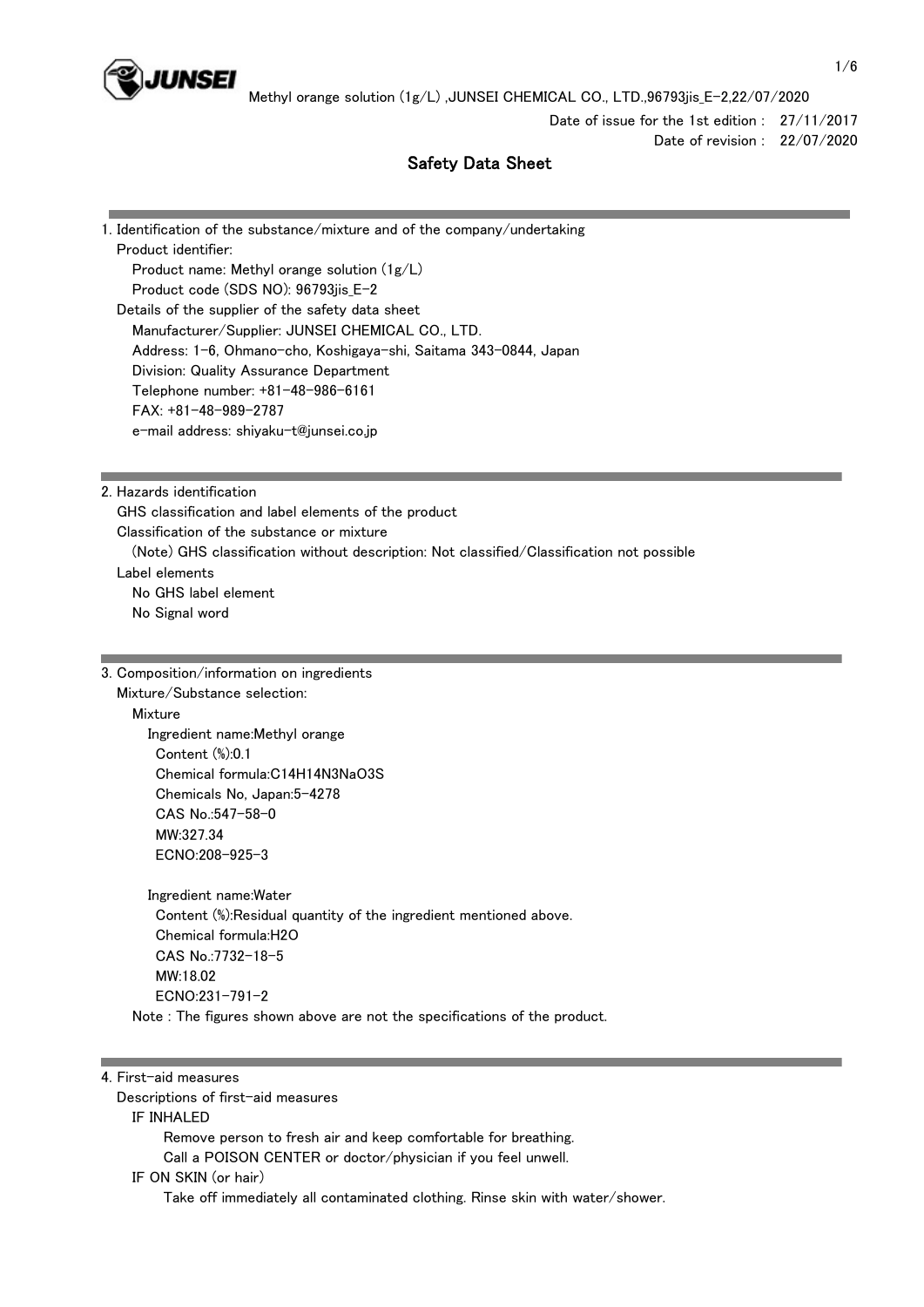

If skin irritation or rash occurs: Get medical advice/attention.

## IF IN EYES

 Rinse cautiously with water for several minutes. Remove contact lenses, if present and easy to do. Continue rinsing.

If eye irritation persists: Get medical advice/attention.

# IF SWALLOWED

 Rinse mouth. Call a POISON CENTER or doctor/physician if you feel unwell.

## 5. Fire-fighting measures

Extinguishing media

Suitable extinguishing media

Use appropriate extinguishing media suitable for surrounding facilities.

The product is non-flammable.

Unsuitable extinguishing media data is not available.

Specific hazards arising from the substance or mixture

Containers may explode when heated.

Fire may produce irritating, corrosive and/or toxic gases.

Advice for firefighters

Specific fire-fighting measures

Evacuate non-essential personnel to safe area.

Special protective equipment and precautions for fire-fighters

Wear fire/flame resistant/retardant clothing.

Wear protective gloves/protective clothing/eye protection/face protection.

 Firefighters should wear self-contained breathing apparatus with full face peace operated positive pressure mode.

#### 6. Accidental release measures

Personnel precautions, protective equipment and emergency procedures

Ventilate area until material pick up is complete.

Wear proper protective equipment.

Environmental precautions

Avoid release to headsprings, rivers, lakes, ocean and groundwater.

Methods and materials for containment and cleaning up

Absorb spill with inert material (dry sand, earth, et al), then place in a chemical waste container.

 Preventive measures for secondary accident Collect spillage.

# 7. Handling and storage

| Precautions for safe handling                                      |
|--------------------------------------------------------------------|
| Preventive measures                                                |
| (Exposure Control for handling personnel)                          |
| Avoid breathing dust/fume/gas/mist/vapors/spray.                   |
| (Protective measures against fire and explosion)                   |
| Keep away from heat/sparks/open flames/hot surfaces. - No smoking. |
| (Exhaust/ventilator)                                               |
| Exhaust/ventilator should be available.                            |
| (Safety treatments)                                                |
| Avoid contact with skin.                                           |
| Avoid contact with eyes.                                           |
|                                                                    |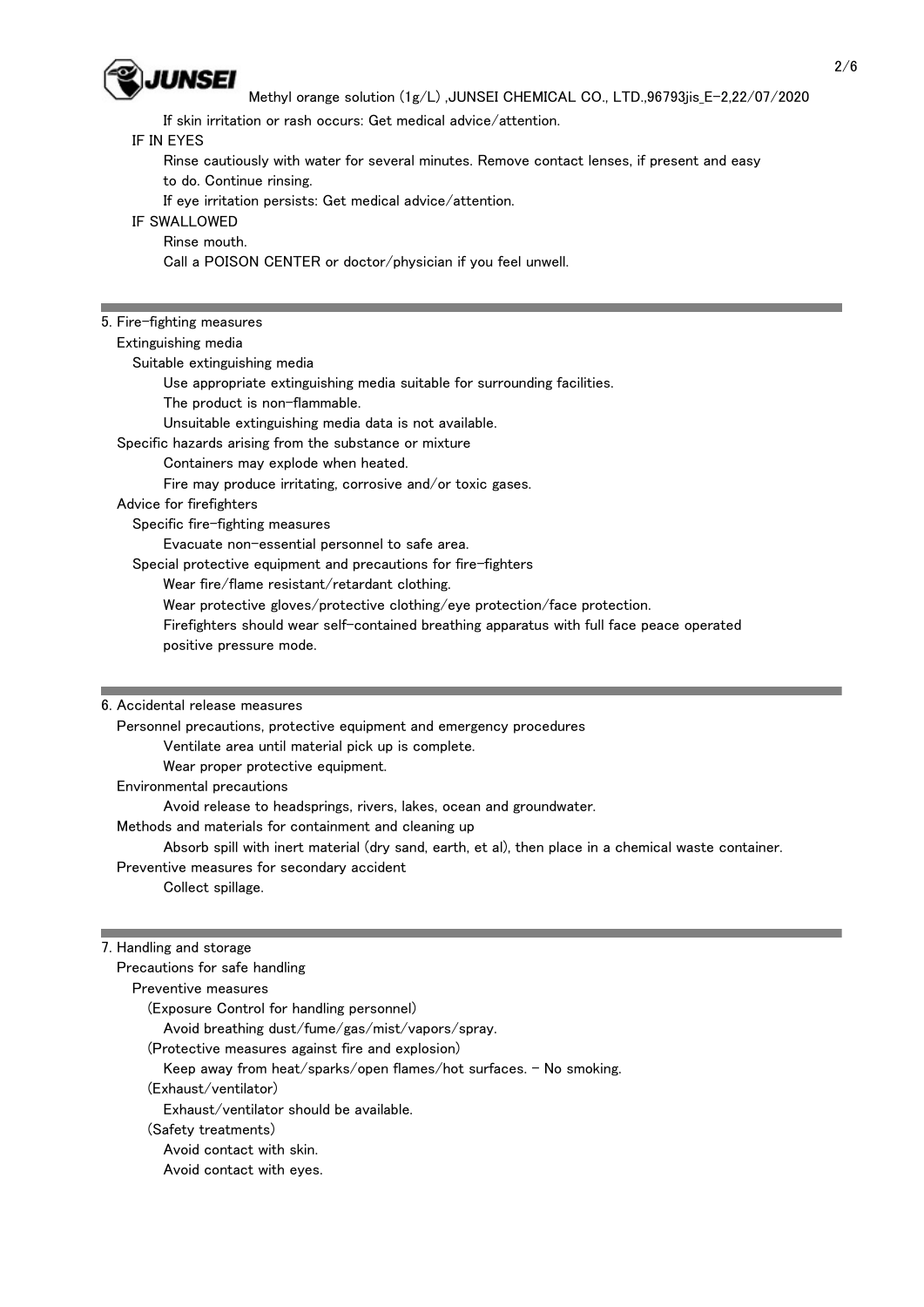

 Methyl orange solution (1g/L) ,JUNSEI CHEMICAL CO., LTD.,96793jis\_E-2,22/07/2020 Safety Measures Wear protective gloves, protective clothing or face protection. Use personal protective equipment as required. When using do not eat, drink or smoke. Any incompatibilities data is not available. Storage Conditions for safe storage Store in a well-ventilated place. Keep container tightly closed. Keep cool. Protect from sunlight. Container and packaging materials for safe handling data is not available. 8. Exposure controls/personal protection Control parameters Control value in MHLW is not available. Adopted value Adopted value in ACGIH is not available. OSHA-PEL value is not available. NIOSH-REL value is not available. Exposure controls Appropriate engineering controls Do not use in areas without adequate ventilation. Eye wash station should be available. Washing facilities should be available. Individual protection measures Respiratory protection Wear respiratory protection. Hand protection Wear protective gloves. Recommended material(s): nitrile Consult with your glove and/or personnel equipment manufacturer for selection of appropriate compatible materials. Eye protection Wear safety glasses with side-shields. Wear eye/face protection. Skin and body protection Wear impervious clothing and boots in case of repeated or prolonged treatment.

# 9. Physical and Chemical Properties

Information on basic physical and chemical properties

Physical state: Liquid

Color: Orange

Odor data is not available.

Odor threshold data is not available.

Melting point/Freezing point data is not available.

Boiling point or initial boiling point data is not available.

Boiling range data is not available.

Flammability (gases, liquids and solids): Non-flammable

Lower and upper explosion limit/flammability limit data is not available.

Flash point: Non-flammable

Auto-ignition temperature data is not available.

Decomposition temperature data is not available.

Self-Accelerating Decomposition Temperature/SADT data is not available.

pH data is not available.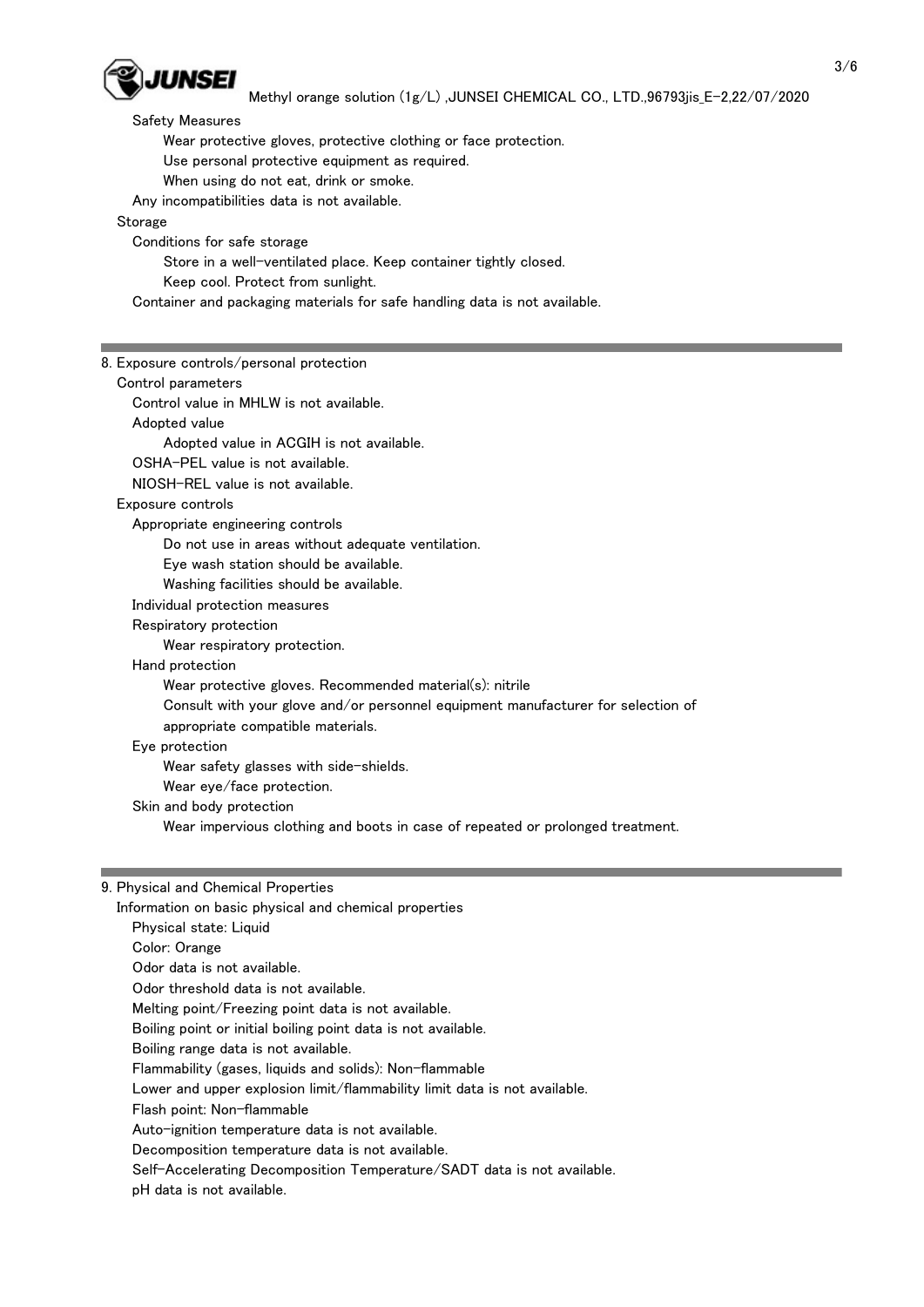

 Dynamic viscosity data is not available. Kinematic viscosity data is not available. Solubility: Solubility in water: Miscible Solubility in solvent data is not available. n-Octanol/water partition coefficient data is not available. Vapor pressure data is not available. Vapor density data is not available. VOC data is not available. Evaporation rate data is not available. Density and/or relative density data is not available. Relative vapor density (Air=1) data is not available. Relative density of the Vapor/air - mixture at  $20^{\circ}C$  (Air = 1) data is not available. Critical temperature data is not available. No Particle characteristics data is not available.

### 10. Stability and Reactivity

**Reactivity** 

Reactivity data is not available.

Chemical stability

Stable under normal storage/handling conditions.

Possibility of hazardous reactions

Possibility of hazardous reactions data is not available.

Conditions to avoid

Heat.

Incompatible materials

Incompatible materials data is not available.

Hazardous decomposition products

Carbon oxides, Sulfur oxides, Nitrogen oxides, Sodium oxides

11. Toxicological Information Information on toxicological effects Acute toxicity data is not available. Irritant properties Skin corrosion/irritation data is not available. Serious eye damage/irritation data is not available. Allergenic and sensitizing effects data is not available. Mutagenic effects data is not available. Carcinogenic effects data is not available. Reproductive toxicity data is not available. **STOT**  STOT-single exposure data is not available. STOT-repeated exposure data is not available.

Aspiration hazard data is not available.

12. Ecological Information

#### **Ecotoxicity**

Ecotoxicity data is not available.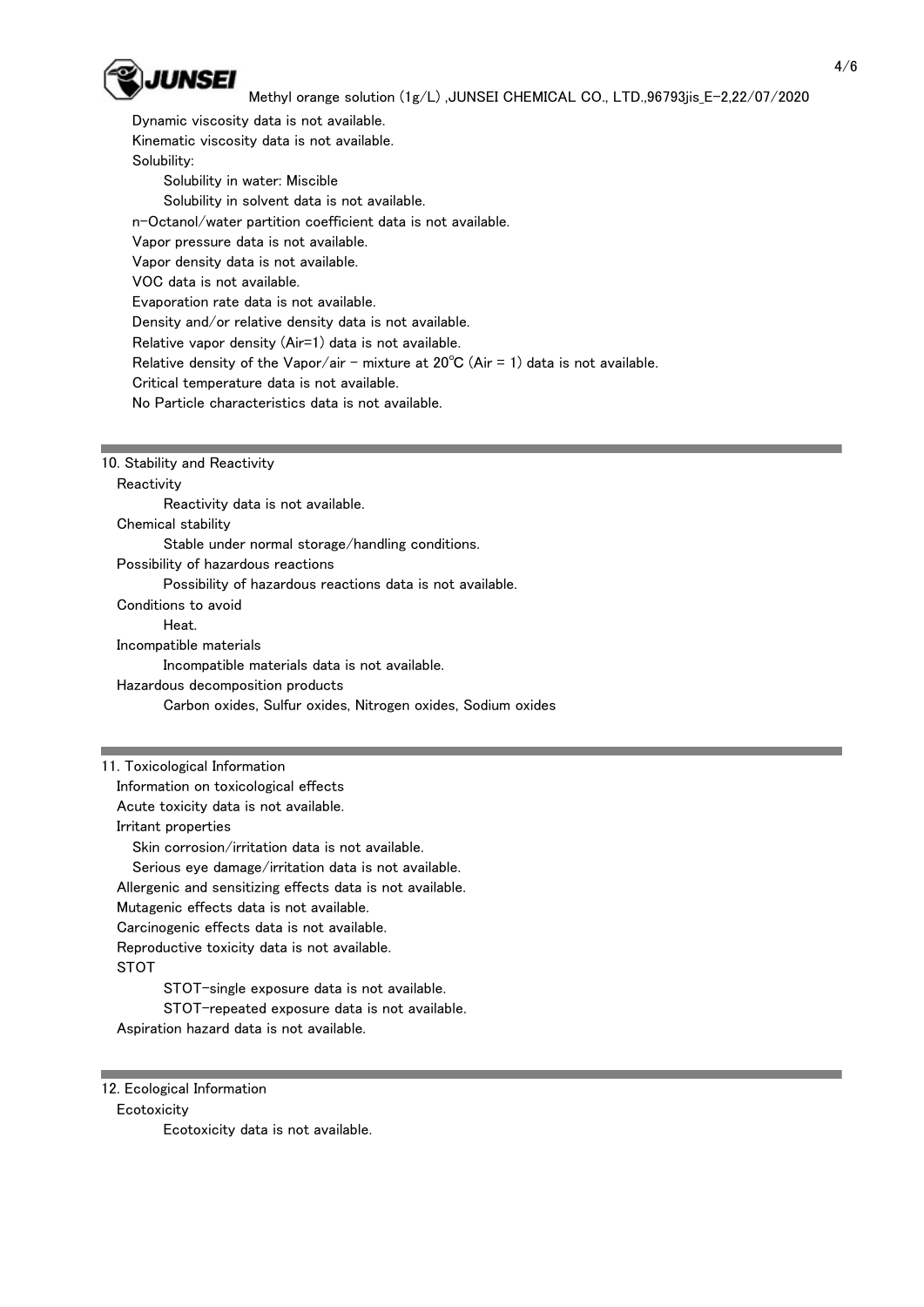

Persistence and degradability

Persistence and degradability data is not available.

Bioaccumulative potential

Bioaccumulative potential data is not available.

Mobility in soil

Mobility in soil data is not available.

Other adverse effects

Ozone depleting chemical data is not available.

13. Disposal considerations

 Description of waste residues and information on their safe handling and methods of disposal, including the disposal of any contaminated packaging

Waste treatment methods

Dispose of contents/container in accordance with local/national regulation.

14. Transport Information

 Not applicable to UN No., UN CLASS Environmental hazards MARPOL Annex III - Prevention of pollution by harmful substances Marine pollutants (yes/no) : no

15. Regulatory Information

 Safety, health and environmental regulations/legislation specific for the substance or mixture Environmental hazards

US Federal Regulations

Chemicals listed in TSCA Inventory

Methyl orange; Water

Other regulatory information

 We are not able to check up the regulatory information with regard to the substances in your country or region, therefore, we request this matter would be filled by your responsibility.

 Regulatory information with regard to this substance in your country or in your region should be examined by your own responsibility.

 Ensure this material in compliance with federal requirements and ensure conformity to local regulations.

 Regulatory information in this section are limited to intentional ingredient(s), but does not contain information on non-intentional ingredients or impurities which are not informed by supplier(s).

16. Other information

Reference Book

 Globally Harmonized System of classification and labelling of chemicals, (6th ed., 2015), UN Recommendations on the TRANSPORT OF DANGEROUS GOODS 20th edit., 2017 UN IMDG Code, 2018 Edition (Incorporating Amendment 39-18) IATA Dangerous Goods Regulations (61th Edition) 2020 Classification, labelling and packaging of substances and mixtures (Table 3 ECNO6182012) 2016 EMERGENCY RESPONSE GUIDEBOOK (US DOT) 2020 TLVs and BEIs. (ACGIH) http://monographs.iarc.fr/ENG/Classification/index.php JIS Z 7253 : 2019